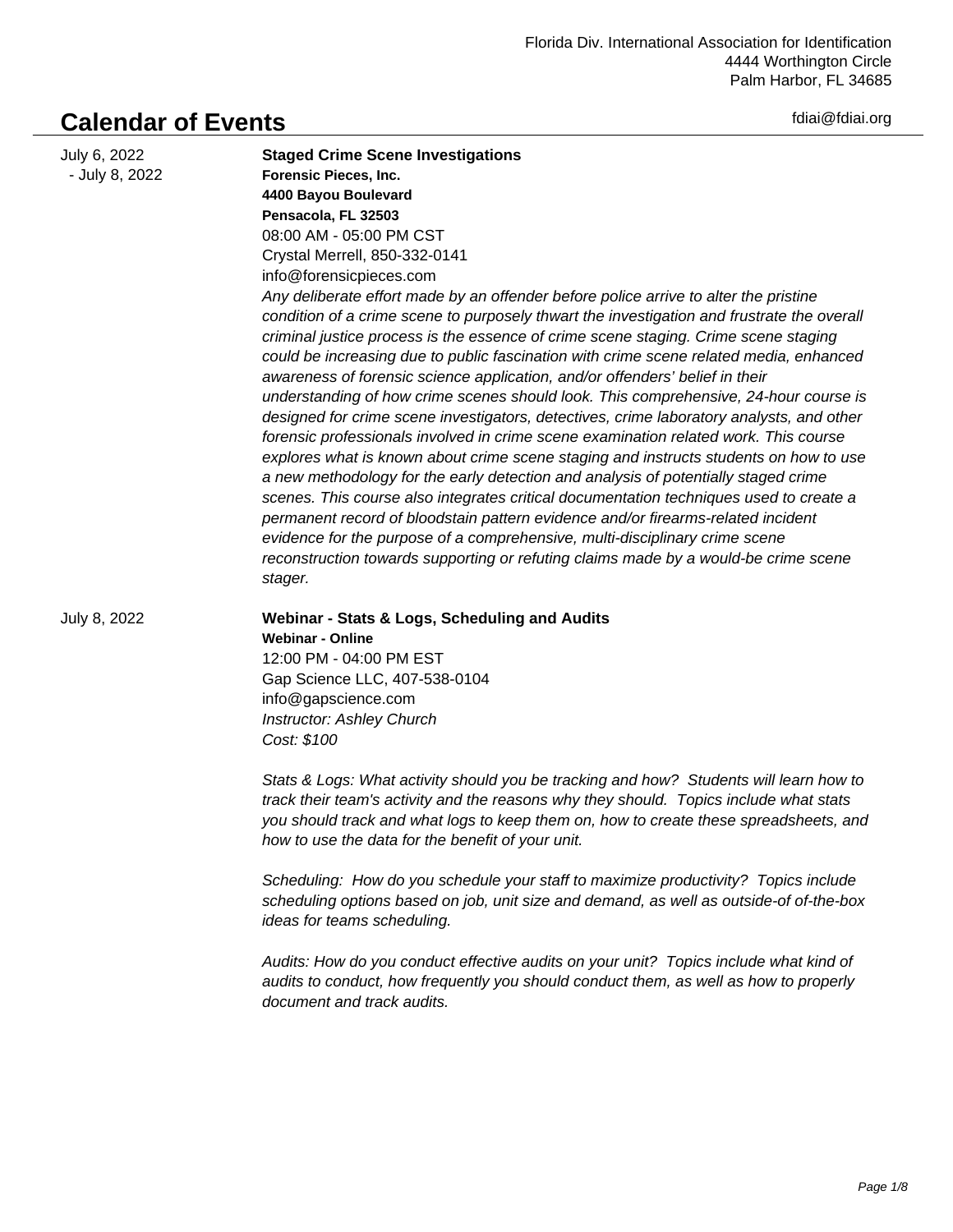July 20, 2022 **I've Never Seen That Before Sarasota County Sheriff's Office 6010 Cattleridge Blvd Sarasota, FL 34232** 08:30 AM - 11:30 AM EST Crime Scene Manager Candace Matthews, 941 861-4197 candace.matthews@sarasotasheriff.org \*\*Free Training\*\*

> Are you ready for a fun and informative class that guarantees you will learn something new? This is it! Join CLPE's Kyanna Cape and Michelle Waldron as they share some of the unique case experiences they have encountered during their combined 28 years in the field. Come see examples of cases with disarticulated remains, animal prints, latent prints that aren't what they seem, unusual exemplars, footprints, and more. Attendees will then be given the opportunity to briefly share their unique case experiences with the class. Bring a USB with a maximum of 10 Powerpoint slides and share (in 15 minutes or less) some interesting things you've seen in your casework. This is very informal and optional, but the more participation we get, the more we will discover. New examiners, just bring yourselves and learn from others' experiences.

August 15, 2022 - August 19, 2022

**Shooting Reconstruction Forensic Pieces, Inc. 4400 Bayou Boulevard Pensacola, FL 32503** 08:00 AM - 05:00 PM CST Crystal Merrell, 850-332-0141 info@forensicpieces.com

This comprehensive five-day course is designed for crime scene investigators, detectives, crime laboratory analysts and others in the field of forensic science that have the basic training and skills for shooting crime scene examinations. This course will assist law enforcement officers in connecting all of the forensic pieces for the purpose of shooting crime scene reconstruction. A crime scene is a huge puzzle, and piece by piece we compile the physical evidence in each case; the more difficult job is trying to connect those pieces to obtain the big picture, the shooting crime scene reconstruction. This course will also assist in the documentation of physical evidence at the scene which previously might not have been recorded. The attendees will learn by using string, dowel rods, scientific calculators, and/or lasers about the flight path of the projectile from the moment it leaves a firearm muzzle to the moment it strikes the final target and is recovered. Also, students will examine the firearm residue for estimated distance determination from the position of the shooter to the victim and/or final target. Mock scenes for this course were designed to assist the student in the importance of scene documentation, and to obtain the maximum, accurate information for ultimate shooting crime scene reconstruction.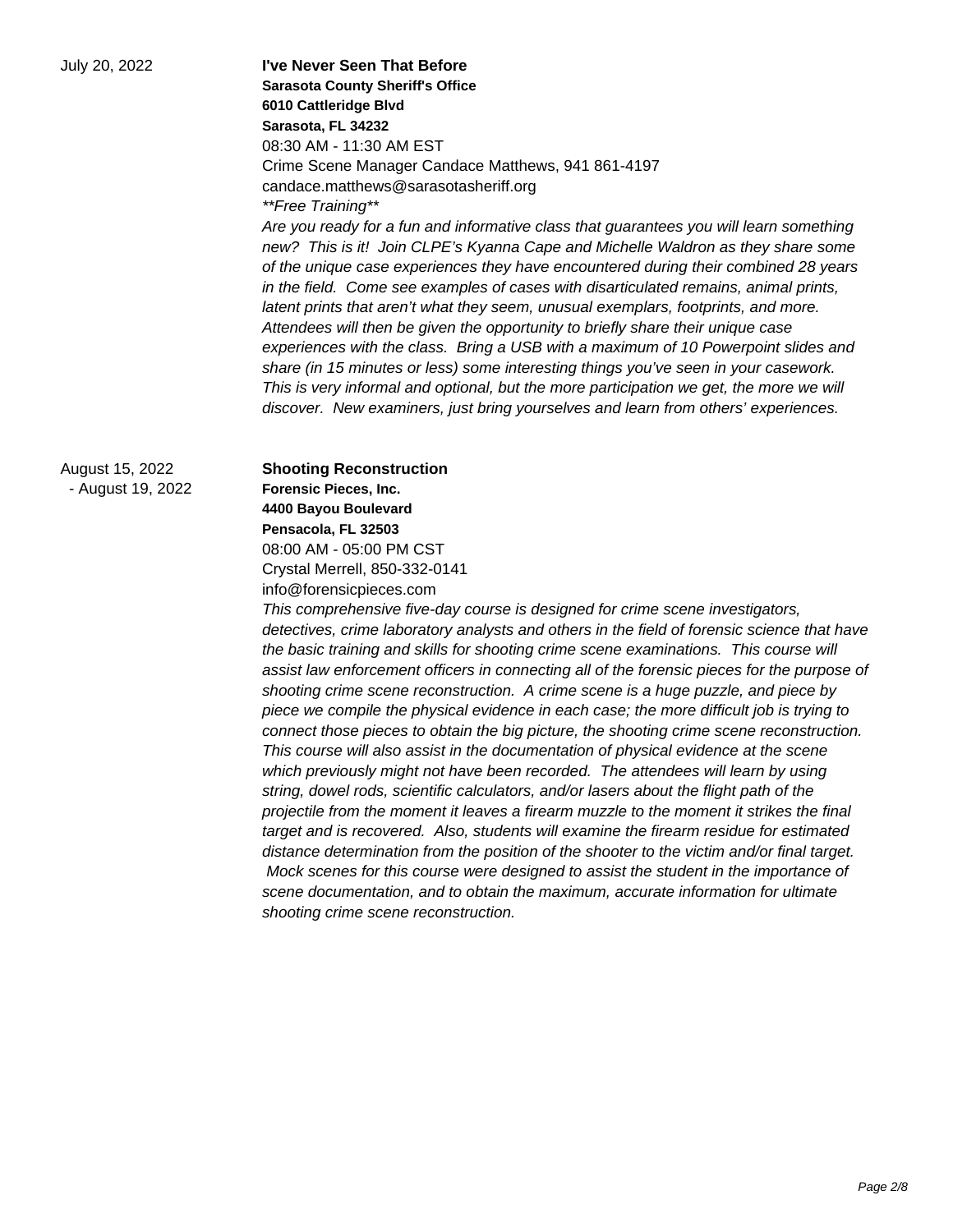| August 22, 2022<br>- August 26, 2022   | <b>Forensic Field Training Officer</b><br><b>Orlando Police Department</b><br>100 George DeSalvia Way<br>Orlando, FL 32807<br>08:00 AM - 05:00 PM EST<br>Gap Science LLC, 407-538-0104<br>info@gapscience.com<br>This 40-hour course is designed to provide new field training officers with the<br>knowledge, skills and abilities to train and evaluate a new forensic trainee utilizing<br>interactive lectures and hands-on activities.                                                                           |
|----------------------------------------|-----------------------------------------------------------------------------------------------------------------------------------------------------------------------------------------------------------------------------------------------------------------------------------------------------------------------------------------------------------------------------------------------------------------------------------------------------------------------------------------------------------------------|
|                                        | Many organizations often appoint individuals as trainers for forensic field training<br>programs with little to no preparation. Although Field Training Officer Programs exist,<br>most of these courses are loosely applicable to forensic units and/or restricted to sworn<br>personnel.                                                                                                                                                                                                                            |
|                                        | This course is designed to fill the need for Field Training Officer programs tailored to<br>forensic disciplines. This course will help you more effectively teach complex material to<br>trainees, properly document procedures and events, and develop a structured training<br>program.                                                                                                                                                                                                                            |
| August 29, 2022<br>- September 2, 2022 | IAI Latent Print Certification Test Preparation<br><b>Seminole County Sheriff's Office</b><br>100 Eslinger Way<br>Sanford, FL 32773<br>08:00 AM - 05:00 PM EST<br>Heather White, 4076656781<br>HeatherWhite@seminolesheriff.org<br>This course is designed for those experienced examiners who are eligible, or who will<br>be eligible in the near future to take the IAI Latent Print Certification Test and want to<br>identify their readiness for the examination.                                               |
|                                        | This class will consist of "timed drills" so that the student can learn how to work in a<br>"timed" environment and to assist them in evaluating their strengths and weaknessess<br>in the various aras of the friction ridge science which will be represented on the actual<br>test. Near the end of the week, the student will take an 8 hours practice examination<br>representative of the actual IAI certification test, including written questions, pattern<br>interpretations, and latent print comparisons. |
|                                        | After the practice examination has been scored and reviewed by the instructors, a<br>general critique of the class results will be conducted and a personal evaluation of the<br>student's strenghts and weaknessess will be provided in preparation for the actual test.                                                                                                                                                                                                                                             |
|                                        | Students will recieve instruction on:<br>- Review of "searching smart" skills<br>- Review of "palm print orrientation/location"<br>- Drills for speed<br>- Overview of IAI Latnet Print Certification Program<br>- Review of historical data as it relates to fingerprints<br>- Mock IAI Certification Exam                                                                                                                                                                                                           |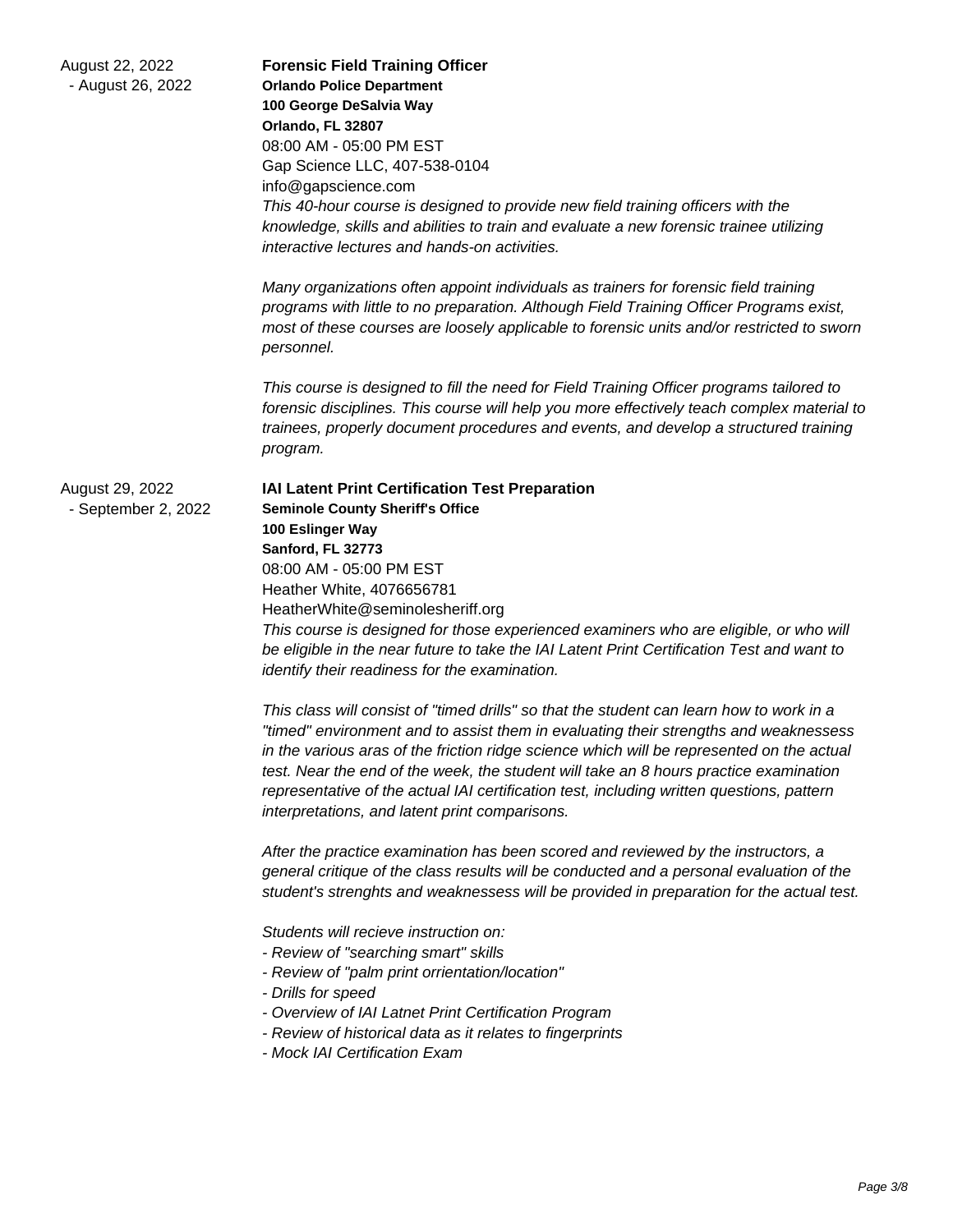**Basic to Intermediate Fingerprint Comparison Techniques Forensic Pieces, Inc. 4400 Bayou Boulevard Pensacola, FL 32503** 08:00 AM - 05:00 PM CST Crystal Merrell, 850-332-0141 info@forensicpieces.com

This 5-day, 40-hour course provides in depth information on what friction ridge skin is, the history of discoveries made in the comparison of friction ridge skin, comparison methodologies, beginner and intermediate comparison concepts, and important terminology used in the ridgeology science. This course also discusses court testimony on latent print comparisons, early and famous court cases involving latent print examinations, along with practical exercises designed to reinforce the material and techniques presented. The exercises build the beginner examiner's skills and reinforce the intermediate examiner's skills through the course from looking for differences and tenprint comparisons to basic comparison techniques for latent finger and palm prints as well as orientation of friction ridge detail and enhancing difficult prints. This class is ideal for beginner tenprint and latent print examiners who are just starting out in the field or those examiners who want a refresher on the basics and some intermediate level comparisons. This course will provide the student with knowledge of the history behind the ridgeology science and a good introduction to comparing friction ridge skin. Lectures combined with a wide range of practical exercises designed to provide knowledge of the fundamentals supporting ridgeology science, basic to intermediate comparison techniques, and court testimony will be presented throughout this course.

This course has been approved for 40 hours of training credit towards certification/recertification by the IAI Latent Print Certification Board and the Tenprint Fingerprint Certification Board.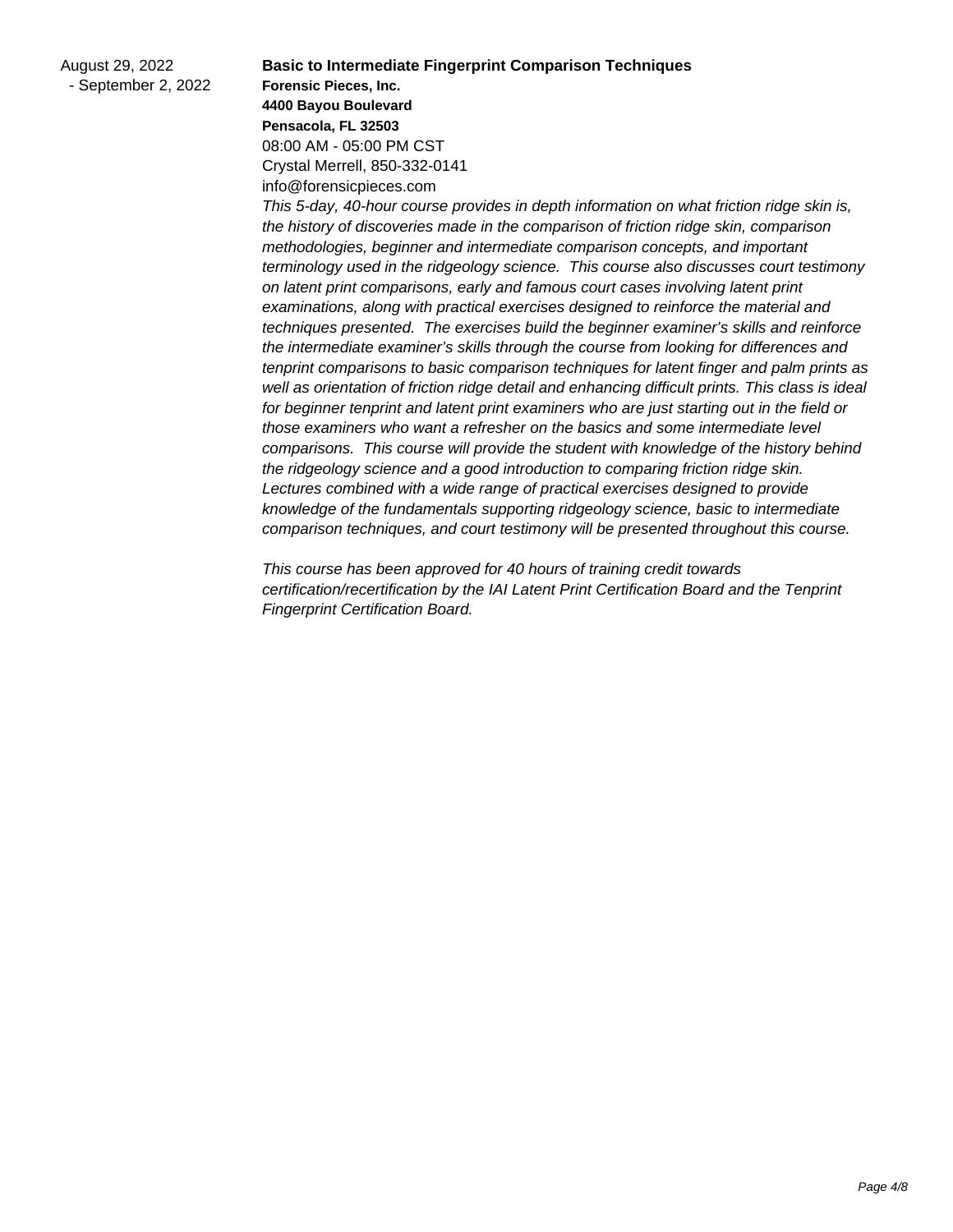September 20, 2022 **\*Free Training\* Forensic Chemical Validation: Merbromin Sarasota County Sheriff's Office 6010 Cattleridge Blvd. Sarasota, FL 34232** 08:00 AM - 05:00 PM EST Crime Scene Manager Candace Matthews, 9418614197 candace.matthews@sarasotasheriff.org Join us for a unique opportunity! This hands-on course will provide you the opportunity to complete your own chemical validation on the blood enhancement chemical Merbromin. Once the course is complete, you will have the knowledge, skills, and abilities to return to your agency prepared to put this chemical into use. You will also be able to complete future validations for use with other chemicals to allow more chemicals in your lab. This course will cover the following:

Classroom:

 Validation study types The importance of validation studies for your lab Validation studies as part of accreditation What is Merbromin?

Lab Part 1:

 Photo & ALS for use with Merbromin Chemical demo Prepare your own samples for photo

 $l$  ah Part 2:

 Examination and photos for your validation study in the lab and ALS/Photo area

Complete your study:

 Prepare your study from a variety of templates using your own firsthand knowledge and photos

\*Class limited to 12 students. Must be FDIAI members active as CSIs or Latent Print Examiners that work with latent print development at a law enforcement agency.\*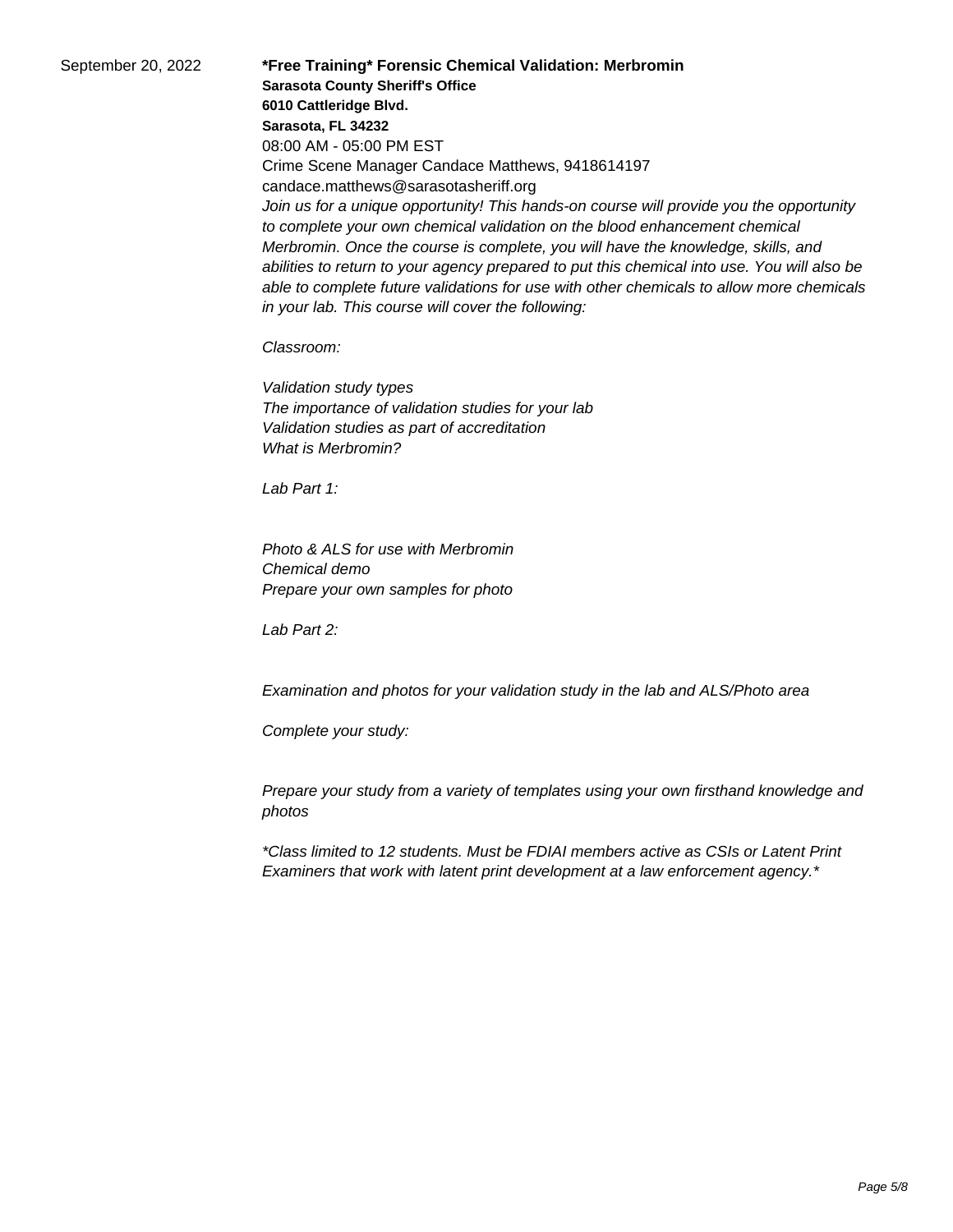October 19, 2022 - October 21, 2022

## **Staged Crime Scene Investigations SEACREST TRAINING FACILITY 2350 SEACREST BOULEVARD Delray Beach, FL 33444** 08:00 AM - 05:00 PM EST Amy, (954) 816 ? 2443 Thomson

Any deliberate effort made by an offender before police arrive to alter the pristine condition of a crime scene to purposely thwart the investigation and frustrate the overall criminal justice process is the essence of crime scene staging. Crime scene staging could be increasing due to public fascination with crime scene related media, enhanced awareness of forensic science application, and/or offenders' belief in their understanding of how crime scenes should look. This comprehensive, 24-hour course is designed for crime scene investigators, detectives, crime laboratory analysts, and other forensic professionals involved in crime scene examination related work. This course explores what is known about crime scene staging and instructs students on how to use a new methodology for the early detection and analysis of potentially staged crime scenes. This course also integrates critical documentation techniques used to create a permanent record of bloodstain pattern evidence and/or firearms-related incident evidence for the purpose of a comprehensive, multi-disciplinary crime scene reconstruction towards supporting or refuting claims made by a would-be crime scene stager.

## October 24, 2022 - October 28, 2022

## **Advanced Shooting Reconstruction Forensic Pieces, Inc. 4400 Bayou Boulevard Pensacola, FL 32503** 08:00 AM - 05:00 PM CST Crystal Merrell, 850-332-0141 info@forensicpieces.com

This advanced five day, 40-hour course is designed for crime scene investigators, detectives, crime laboratory analysts and others in the field of forensic science that have the basic training and skills for shooting crime scene examinations. This course will assist law enforcement officers in connecting all of the forensic pieces for the purpose of shooting crime scene reconstruction. A crime scene is a huge puzzle, and piece by piece we compile the physical evidence in each case; the more difficult job is trying to connect those pieces to obtain the big picture, the shooting crime scene reconstruction. This course will also assist in the documentation of physical evidence at the scene which previously might not have been recorded. The attendees will have a brief review of basic techniques and skills that may have been acquired in other courses but will quickly expand their knowledge base and skillset with advanced techniques acquired through lecture and hands-on performance of exercises designed to test the attendees' ability to put all the pieces together. At the conclusion of the course the attendees will have acquired the ability to be able to generate a shooting reconstruction report for the purposes of ultimately providing expert testimony. Mock scenes for this course are specifically designed to assist the attendee in the importance of scene documentation, and to obtain the maximum, accurate information for ultimate shooting crime scene reconstruction. The course will be challenging but will yield the attendee great rewards in advancing their abilities in shooting reconstruction scenes.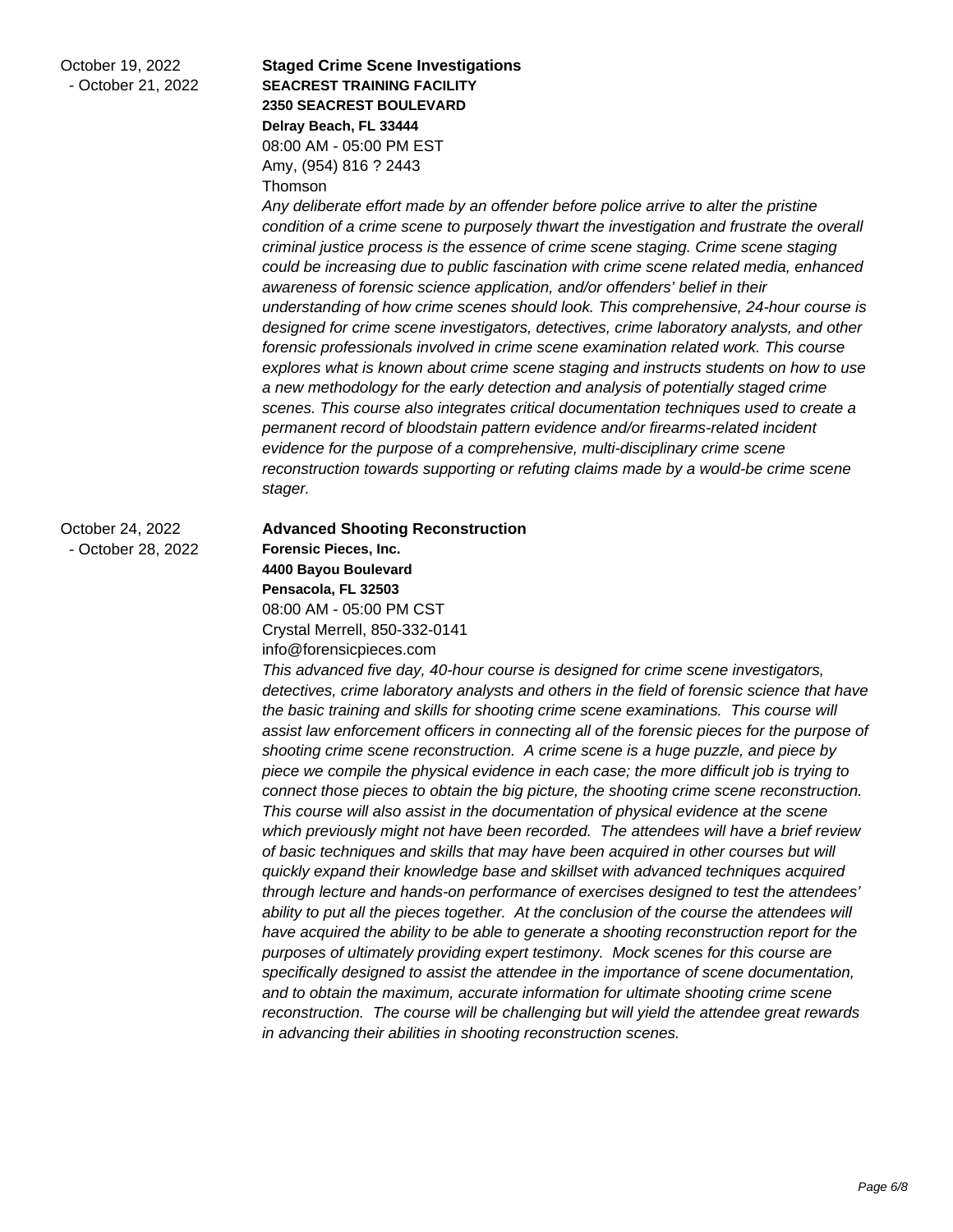**IAI Certification Test Preparation: CCSI, CCSA, CSCSA Forensic Pieces, Inc. 4400 Bayou Boulevard Pensacola, FL 32503** 08:00 AM - 05:00 PM CST Crystal Merrell, 850-332-0141 info@forensicpieces.com

This advanced five day, 40-hour course is designed for crime scene investigators, detectives, crime laboratory analysts and others in the field of forensic science that have the basic training and skills for shooting crime scene examinations. This course will assist law enforcement officers in connecting all of the forensic pieces for the purpose of shooting crime scene reconstruction. A crime scene is a huge puzzle, and piece by piece we compile the physical evidence in each case; the more difficult job is trying to connect those pieces to obtain the big picture, the shooting crime scene reconstruction. This course will also assist in the documentation of physical evidence at the scene which previously might not have been recorded. The attendees will have a brief review of basic techniques and skills that may have been acquired in other courses but will quickly expand their knowledge base and skillset with advanced techniques acquired through lecture and hands-on performance of exercises designed to test the attendees' ability to put all the pieces together. At the conclusion of the course the attendees will have acquired the ability to be able to generate a shooting reconstruction report for the purposes of ultimately providing expert testimony. Mock scenes for this course are specifically designed to assist the attendee in the importance of scene documentation, and to obtain the maximum, accurate information for ultimate shooting crime scene reconstruction. The course will be challenging but will yield the attendee great rewards in advancing their abilities in shooting reconstruction scenes.